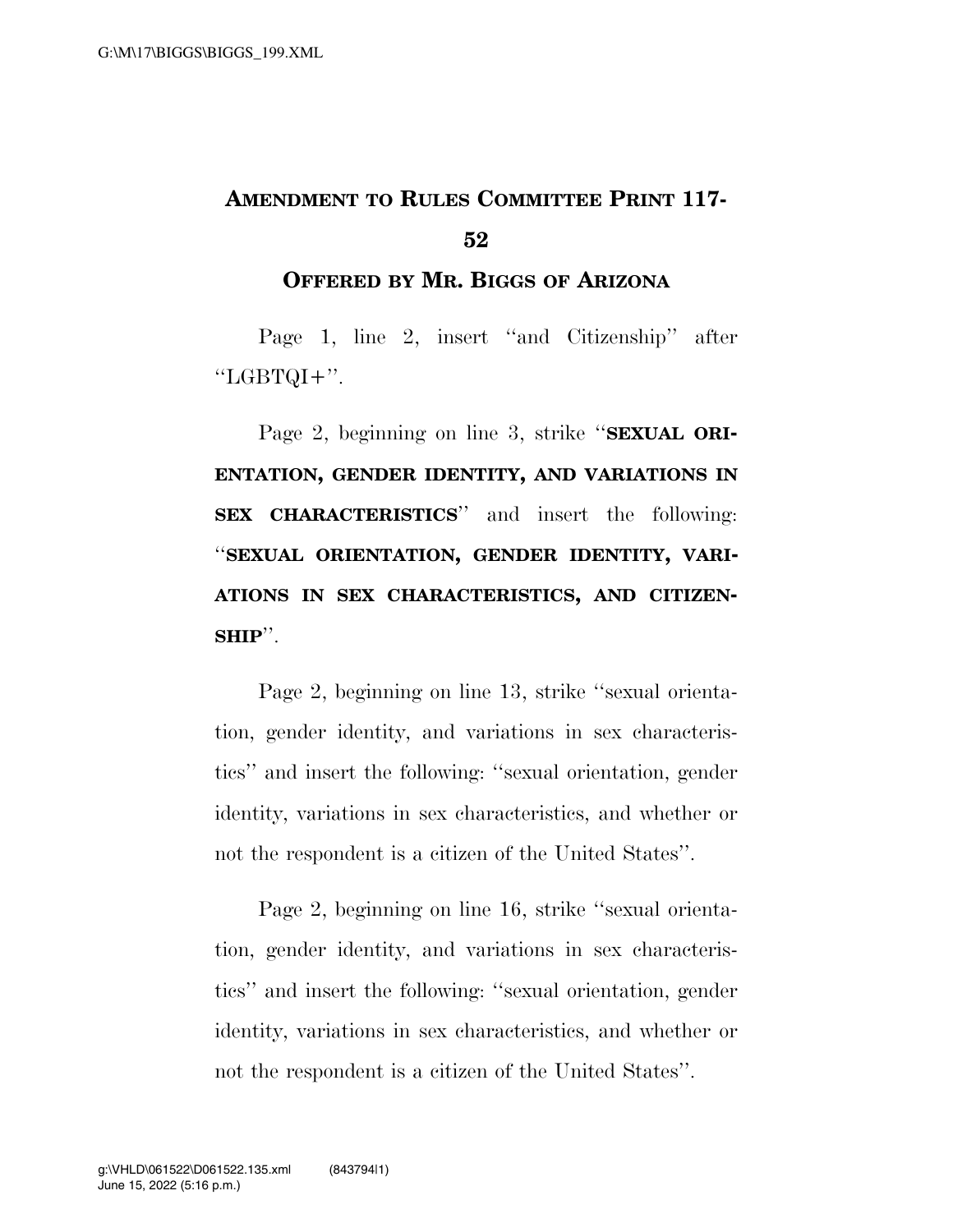2

Page 2, beginning on line 23, strike ''sexual orientation, gender identity, and variations in sex characteristics'' and insert the following: ''sexual orientation, gender identity, variations in sex characteristics, and whether or not the respondent is a citizen of the United States''.

Page 3, beginning on line 4, strike ''sexual orientation, gender identity, and variations in sex characteristics'' and insert the following: ''sexual orientation, gender identity, variations in sex characteristics, and whether or not the respondent is a citizen of the United States''.

Page 3, beginning on line 11, strike ''sexual orientation, gender identity, and variations in sex characteristics'' and insert the following: ''sexual orientation, gender identity, variations in sex characteristics, and whether or not the respondent is a citizen of the United States''.

Page 3, beginning on line 18, strike ''sexual orientation, gender identity, or variations in sex characteristics'' and insert the following: ''sexual orientation, gender identity, variations in sex characteristics, or citizenship''.

Page 4, beginning on line 1, strike ''sexual orientation, gender identity, or variations in sex characteristics'' and insert the following: ''sexual orientation, gender identity, variations in sex characteristics, or citizenship''.